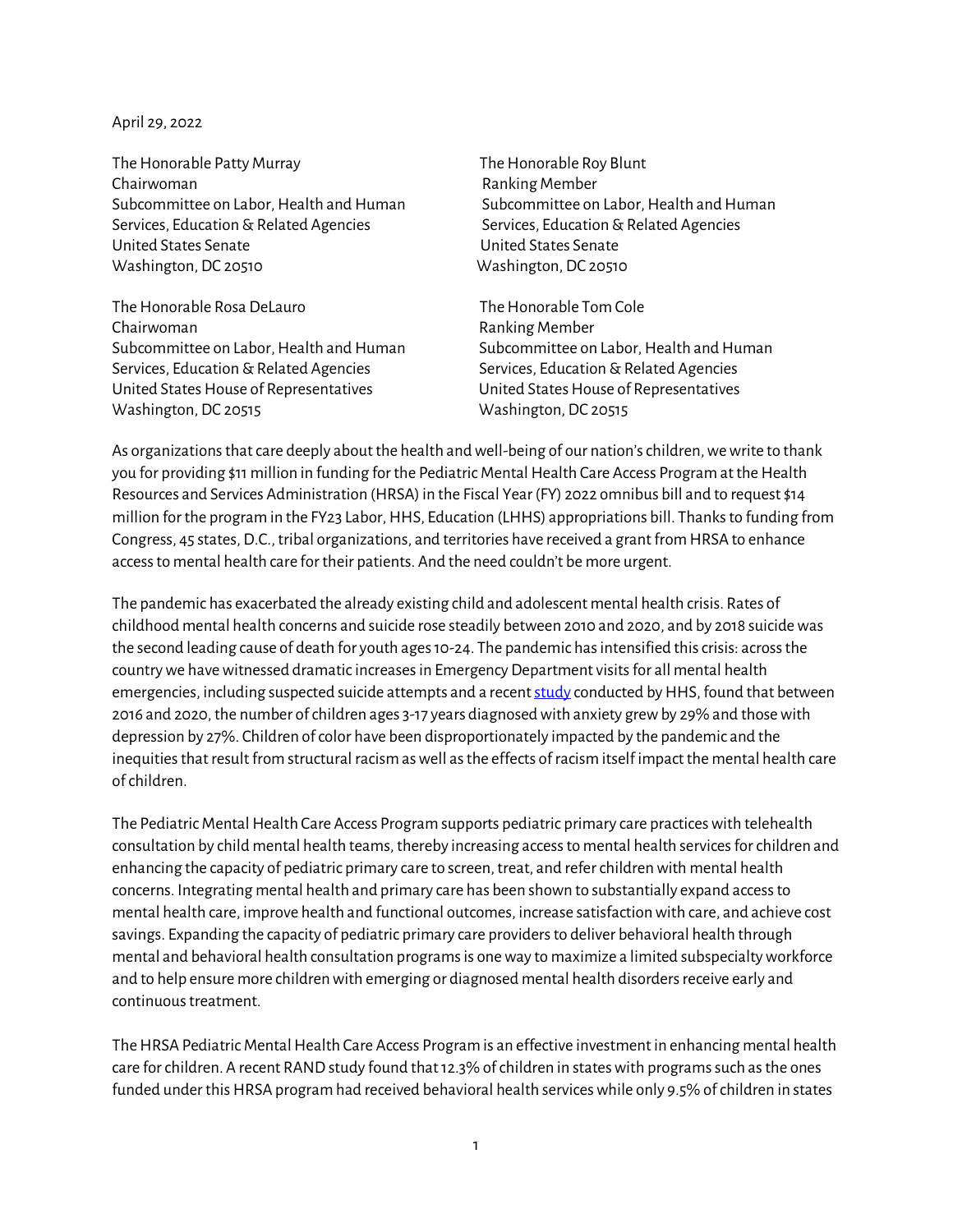w[i](#page-2-0)thout such programs received these services.<sup>†</sup> The study's authors concluded that federal investments to substantially expand child psychiatric telephone consultation programs could significantly increase the number of children receiving mental health services. Programs funded by HRSA have increased pediatric provider capacity to screen, refer, or treat children's mental health, increased screening, incorporated health equity, and supported quality improvement. According to data from HRSA funded programs, 61% of participating providers report screening more patients in their practices and 60% of providers agreed that more of their patients received needed treatment for a behavioral health condition as a result of participating in the program.

We urge you to include \$14 million for the program in the FY23 LHHS appropriations bill to allow HRSA to maintain all existing grantees and allow programs to expand the services they offer to additional settings, including schools and emergency departments as envisioned in S.3864/ H.R. 7076, the *Strengthening Children's Mental Health Care Access Act.* These are critically importantsitesfor enhancing the availability of pediatric mental health team consultations because they are sites where children are often in need of care.

Given the extent to which the pandemic has exacerbated the existing need for increased child and adolescent behavioral health care, we urge you to continue supporting this program with robust funding so that all states, D.C., and the territories can benefit. Thank you for your consideration. Our organizations are grateful to you for your commitment to the mental health and well-being of our nation's families.

Sincerely,

American Academy of Social Work and Social Welfare American Academy of Family Physicians American Academy of Pediatrics American Association for Psychoanalysis in Clinical Social Work American Foundation for Suicide Prevention American Mental Health Counselors Association American Muslim Health Professionals American Psychiatric Association American Psychological Association Association of Maternal & Child Health Programs Bazelon Center for Mental Health Law Children and Adults with Attention-Deficit/Hyperactivity Disorder Children's Hospital Association Depression and Bipolar Support Alliance Eating Disorders Coalition for Research, Policy & Action Inseparable International OCD Foundation International Society for Psychiatric Mental Health Nurses Maternal Mental Health Leadership Aliance Mental Health America MomsRising National Alliance on Mental Illness National Association for Rural Mental Health National Association of County Behavioral Health and Developmental Disability Directors